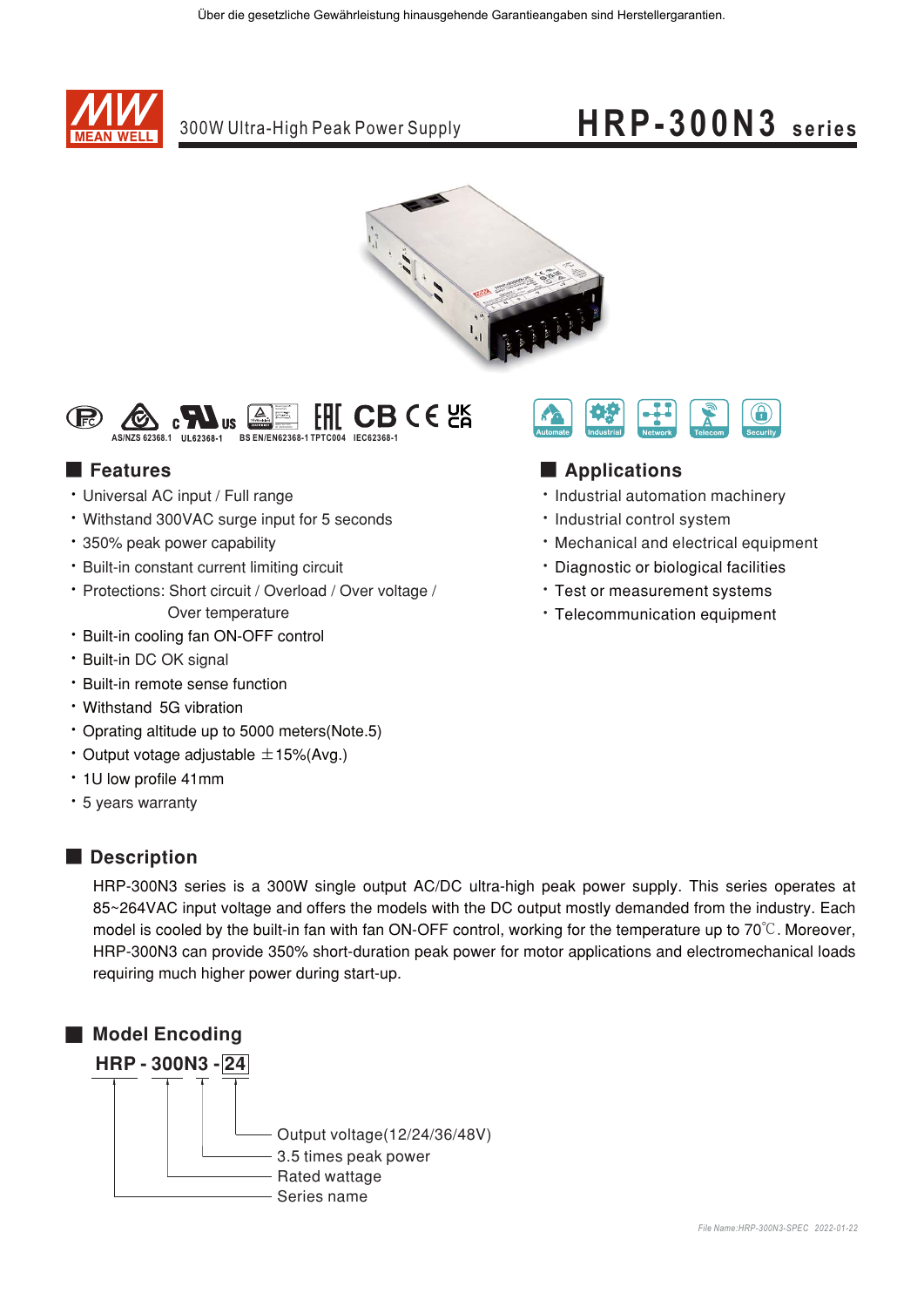

### **SPECIFICATION**

| <b>MODEL</b>        |                                                                                                                           | HRP-300N3-12                                                                                                                                                                                                                                                                                                                                                                                                                                                                                                                                                                                                                                                                                                                                                                                                                                                                                                                                                                                                                                                                                                                            | HRP-300N3-24                                        | HRP-300N3-36   |                          | HRP-300N3-48                             |  |
|---------------------|---------------------------------------------------------------------------------------------------------------------------|-----------------------------------------------------------------------------------------------------------------------------------------------------------------------------------------------------------------------------------------------------------------------------------------------------------------------------------------------------------------------------------------------------------------------------------------------------------------------------------------------------------------------------------------------------------------------------------------------------------------------------------------------------------------------------------------------------------------------------------------------------------------------------------------------------------------------------------------------------------------------------------------------------------------------------------------------------------------------------------------------------------------------------------------------------------------------------------------------------------------------------------------|-----------------------------------------------------|----------------|--------------------------|------------------------------------------|--|
|                     | <b>DC VOLTAGE</b>                                                                                                         | 12V                                                                                                                                                                                                                                                                                                                                                                                                                                                                                                                                                                                                                                                                                                                                                                                                                                                                                                                                                                                                                                                                                                                                     | <b>24V</b>                                          | 36V            |                          | 48V                                      |  |
|                     | <b>RATED CURRENT</b>                                                                                                      | 27A                                                                                                                                                                                                                                                                                                                                                                                                                                                                                                                                                                                                                                                                                                                                                                                                                                                                                                                                                                                                                                                                                                                                     | 14A                                                 | 9A             |                          | 7A                                       |  |
|                     | <b>CURRENT RANGE</b>                                                                                                      | $0 - 27A$                                                                                                                                                                                                                                                                                                                                                                                                                                                                                                                                                                                                                                                                                                                                                                                                                                                                                                                                                                                                                                                                                                                               | $0 - 14A$                                           | $0 - 9A$       |                          | $0 \sim 7A$                              |  |
|                     | <b>RATED POWER</b>                                                                                                        | 324W                                                                                                                                                                                                                                                                                                                                                                                                                                                                                                                                                                                                                                                                                                                                                                                                                                                                                                                                                                                                                                                                                                                                    | 336W                                                | 324W           |                          | 336W                                     |  |
|                     | RIPPLE & NOISE (max.) Note.2 120mVp-p                                                                                     |                                                                                                                                                                                                                                                                                                                                                                                                                                                                                                                                                                                                                                                                                                                                                                                                                                                                                                                                                                                                                                                                                                                                         | $150mVp-p$                                          | 250mVp-p       |                          | 250mVp-p                                 |  |
| <b>OUTPUT</b>       | <b>VOLTAGE ADJ. RANGE</b>                                                                                                 | $10.2 - 13.8V$                                                                                                                                                                                                                                                                                                                                                                                                                                                                                                                                                                                                                                                                                                                                                                                                                                                                                                                                                                                                                                                                                                                          | $21.6 - 28.8V$                                      | $28.8 - 39.6V$ |                          | $40.8 - 55.2V$                           |  |
|                     | <b>VOLTAGE TOLERANCE Note.3</b>                                                                                           | ±1.0%                                                                                                                                                                                                                                                                                                                                                                                                                                                                                                                                                                                                                                                                                                                                                                                                                                                                                                                                                                                                                                                                                                                                   | ±1.0%                                               | ±1.0%          |                          | ±1.0%                                    |  |
|                     | <b>LINE REGULATION</b>                                                                                                    | ±0.3%                                                                                                                                                                                                                                                                                                                                                                                                                                                                                                                                                                                                                                                                                                                                                                                                                                                                                                                                                                                                                                                                                                                                   | ±0.2%                                               | ±0.2%          |                          | ±0.2%                                    |  |
|                     | <b>LOAD REGULATION</b>                                                                                                    | ±0.5%                                                                                                                                                                                                                                                                                                                                                                                                                                                                                                                                                                                                                                                                                                                                                                                                                                                                                                                                                                                                                                                                                                                                   | ± 0.5%                                              | ± 0.5%         |                          | ±0.5%                                    |  |
|                     | <b>SETUP, RISE TIME</b>                                                                                                   | 1000ms, 50ms/230VAC<br>2500ms, 50ms/115VAC at full load                                                                                                                                                                                                                                                                                                                                                                                                                                                                                                                                                                                                                                                                                                                                                                                                                                                                                                                                                                                                                                                                                 |                                                     |                |                          |                                          |  |
|                     | <b>HOLD UP TIME (Typ.)</b>                                                                                                | 16ms/115VAC at full load<br>16ms/230VAC                                                                                                                                                                                                                                                                                                                                                                                                                                                                                                                                                                                                                                                                                                                                                                                                                                                                                                                                                                                                                                                                                                 |                                                     |                |                          |                                          |  |
|                     | <b>VOLTAGE RANGE</b>                                                                                                      | Note.4 $85 - 264$ VAC<br>$120 - 370VDC$                                                                                                                                                                                                                                                                                                                                                                                                                                                                                                                                                                                                                                                                                                                                                                                                                                                                                                                                                                                                                                                                                                 |                                                     |                |                          |                                          |  |
|                     | <b>FREQUENCY RANGE</b>                                                                                                    | $47 - 63$ Hz                                                                                                                                                                                                                                                                                                                                                                                                                                                                                                                                                                                                                                                                                                                                                                                                                                                                                                                                                                                                                                                                                                                            |                                                     |                |                          |                                          |  |
|                     | <b>POWER FACTOR (Typ.)</b>                                                                                                | PF>0.95/230VAC<br>PF>0.99/115VAC at full load                                                                                                                                                                                                                                                                                                                                                                                                                                                                                                                                                                                                                                                                                                                                                                                                                                                                                                                                                                                                                                                                                           |                                                     |                |                          |                                          |  |
| <b>INPUT</b>        | <b>EFFICIENCY (Typ.)</b>                                                                                                  | 88%                                                                                                                                                                                                                                                                                                                                                                                                                                                                                                                                                                                                                                                                                                                                                                                                                                                                                                                                                                                                                                                                                                                                     | 87%                                                 | 88%            |                          | 89%                                      |  |
|                     | <b>AC CURRENT (Typ.)</b>                                                                                                  | 3.5A/115VAC<br>1.8A/230VAC                                                                                                                                                                                                                                                                                                                                                                                                                                                                                                                                                                                                                                                                                                                                                                                                                                                                                                                                                                                                                                                                                                              |                                                     |                |                          |                                          |  |
|                     | <b>INRUSH CURRENT (Typ.)</b>                                                                                              | 35A/115VAC<br>75A/230VAC                                                                                                                                                                                                                                                                                                                                                                                                                                                                                                                                                                                                                                                                                                                                                                                                                                                                                                                                                                                                                                                                                                                |                                                     |                |                          |                                          |  |
|                     | <b>LEAKAGE CURRENT</b>                                                                                                    | <2mA/240VAC                                                                                                                                                                                                                                                                                                                                                                                                                                                                                                                                                                                                                                                                                                                                                                                                                                                                                                                                                                                                                                                                                                                             |                                                     |                |                          |                                          |  |
|                     |                                                                                                                           | Output power >105% rated for more than 5 seconds then shut down o/p voltage, re-power on to recover                                                                                                                                                                                                                                                                                                                                                                                                                                                                                                                                                                                                                                                                                                                                                                                                                                                                                                                                                                                                                                     |                                                     |                |                          |                                          |  |
|                     | <b>OVERLOAD</b>                                                                                                           | Constant current limiting for output power >380%(1140W) rated for more than 5 seconds and then shut down o/p voltage,<br>re-power on to recover                                                                                                                                                                                                                                                                                                                                                                                                                                                                                                                                                                                                                                                                                                                                                                                                                                                                                                                                                                                         |                                                     |                |                          |                                          |  |
| <b>PROTECTION</b>   |                                                                                                                           | $14.4 - 16.8V$                                                                                                                                                                                                                                                                                                                                                                                                                                                                                                                                                                                                                                                                                                                                                                                                                                                                                                                                                                                                                                                                                                                          | $30 - 34.8V$                                        | $41.4 - 48.6V$ |                          | $57.6 - 67.2V$                           |  |
|                     | <b>OVER VOLTAGE</b>                                                                                                       | Protection type: Shut down o/p voltage, re-power on to recover                                                                                                                                                                                                                                                                                                                                                                                                                                                                                                                                                                                                                                                                                                                                                                                                                                                                                                                                                                                                                                                                          |                                                     |                |                          |                                          |  |
|                     | <b>OVER TEMPERATURE</b>                                                                                                   | TSW1:Shut down o/p voltage, recovers automatically after temperature goes down                                                                                                                                                                                                                                                                                                                                                                                                                                                                                                                                                                                                                                                                                                                                                                                                                                                                                                                                                                                                                                                          |                                                     |                |                          |                                          |  |
|                     |                                                                                                                           | RTH3: Shut down o/p voltage, re-power on to recover                                                                                                                                                                                                                                                                                                                                                                                                                                                                                                                                                                                                                                                                                                                                                                                                                                                                                                                                                                                                                                                                                     |                                                     |                |                          |                                          |  |
| <b>FUNCTION</b>     | <b>DC OK SIGNAL</b>                                                                                                       | PSU turns on: 3.3~5.6V; PSU turns off: 0~1V                                                                                                                                                                                                                                                                                                                                                                                                                                                                                                                                                                                                                                                                                                                                                                                                                                                                                                                                                                                                                                                                                             |                                                     |                |                          |                                          |  |
|                     | <b>FAN CONTROL (Typ.)</b>                                                                                                 | Load $35 \pm 15\%$ or RTH2 $\geq 50\degree$ C Fan on                                                                                                                                                                                                                                                                                                                                                                                                                                                                                                                                                                                                                                                                                                                                                                                                                                                                                                                                                                                                                                                                                    |                                                     |                |                          |                                          |  |
|                     | <b>WORKING TEMP.</b>                                                                                                      | $-40 \sim +70^{\circ}$ C (Refer to "Derating Curve")                                                                                                                                                                                                                                                                                                                                                                                                                                                                                                                                                                                                                                                                                                                                                                                                                                                                                                                                                                                                                                                                                    |                                                     |                |                          |                                          |  |
|                     | <b>WORKING HUMIDITY</b>                                                                                                   | 20~90% RH non-condensing                                                                                                                                                                                                                                                                                                                                                                                                                                                                                                                                                                                                                                                                                                                                                                                                                                                                                                                                                                                                                                                                                                                |                                                     |                |                          |                                          |  |
| <b>ENVIRONMENT</b>  | <b>STORAGE TEMP., HUMIDITY</b>                                                                                            | $-40 \sim +85^{\circ}$ C, 10 ~ 95% RH non-condensing                                                                                                                                                                                                                                                                                                                                                                                                                                                                                                                                                                                                                                                                                                                                                                                                                                                                                                                                                                                                                                                                                    |                                                     |                |                          |                                          |  |
|                     | <b>TEMP. COEFFICIENT</b>                                                                                                  | $\pm$ 0.03%/°C (0 ~ 50°C)                                                                                                                                                                                                                                                                                                                                                                                                                                                                                                                                                                                                                                                                                                                                                                                                                                                                                                                                                                                                                                                                                                               |                                                     |                |                          |                                          |  |
|                     | <b>VIBRATION</b>                                                                                                          | $10 \sim 500$ Hz, 5G 10min./1cycle, 60min. each along X, Y, Z axes                                                                                                                                                                                                                                                                                                                                                                                                                                                                                                                                                                                                                                                                                                                                                                                                                                                                                                                                                                                                                                                                      |                                                     |                |                          |                                          |  |
|                     | <b>OPERATING ALTITUDE Note.5 5000 meters</b>                                                                              |                                                                                                                                                                                                                                                                                                                                                                                                                                                                                                                                                                                                                                                                                                                                                                                                                                                                                                                                                                                                                                                                                                                                         |                                                     |                |                          |                                          |  |
|                     | <b>SAFETY STANDARDS</b>                                                                                                   | UL62368-1, TUV BS EN/EN62368-1, EAC TP TC 004, AS/NZS 62368.1 approved                                                                                                                                                                                                                                                                                                                                                                                                                                                                                                                                                                                                                                                                                                                                                                                                                                                                                                                                                                                                                                                                  |                                                     |                |                          |                                          |  |
|                     | <b>WITHSTAND VOLTAGE</b>                                                                                                  | I/P-O/P:3KVAC I/P-FG:2KVAC O/P-FG:0.5KVAC                                                                                                                                                                                                                                                                                                                                                                                                                                                                                                                                                                                                                                                                                                                                                                                                                                                                                                                                                                                                                                                                                               |                                                     |                |                          |                                          |  |
|                     | <b>ISOLATION RESISTANCE</b>                                                                                               | I/P-O/P, I/P-FG, O/P-FG:100M Ohms / 500VDC / 25 °C / 70% RH                                                                                                                                                                                                                                                                                                                                                                                                                                                                                                                                                                                                                                                                                                                                                                                                                                                                                                                                                                                                                                                                             |                                                     |                |                          |                                          |  |
|                     |                                                                                                                           | <b>Parameter</b>                                                                                                                                                                                                                                                                                                                                                                                                                                                                                                                                                                                                                                                                                                                                                                                                                                                                                                                                                                                                                                                                                                                        | <b>Standard</b>                                     |                | <b>Test Level / Note</b> |                                          |  |
|                     |                                                                                                                           | Conducted                                                                                                                                                                                                                                                                                                                                                                                                                                                                                                                                                                                                                                                                                                                                                                                                                                                                                                                                                                                                                                                                                                                               | <b>BS EN/EN55032</b>                                |                | Class B                  |                                          |  |
|                     | <b>EMC EMISSION</b>                                                                                                       | Radiated                                                                                                                                                                                                                                                                                                                                                                                                                                                                                                                                                                                                                                                                                                                                                                                                                                                                                                                                                                                                                                                                                                                                | <b>BS EN/EN55032</b>                                | Class B        |                          |                                          |  |
|                     |                                                                                                                           | Harmonic current                                                                                                                                                                                                                                                                                                                                                                                                                                                                                                                                                                                                                                                                                                                                                                                                                                                                                                                                                                                                                                                                                                                        | BS EN/EN61000-3-2                                   | Class A        |                          |                                          |  |
| <b>SAFETY &amp;</b> |                                                                                                                           | Voltage Flicker                                                                                                                                                                                                                                                                                                                                                                                                                                                                                                                                                                                                                                                                                                                                                                                                                                                                                                                                                                                                                                                                                                                         | BS EN/EN61000-3-3                                   |                | -----                    |                                          |  |
| <b>EMC</b>          | <b>EMC IMMUNITY</b>                                                                                                       | BS EN/EN55035, BS EN/EN61000-6-2(BS EN/EN50082-2)                                                                                                                                                                                                                                                                                                                                                                                                                                                                                                                                                                                                                                                                                                                                                                                                                                                                                                                                                                                                                                                                                       |                                                     |                |                          |                                          |  |
| (Note 6)            |                                                                                                                           | <b>Parameter</b>                                                                                                                                                                                                                                                                                                                                                                                                                                                                                                                                                                                                                                                                                                                                                                                                                                                                                                                                                                                                                                                                                                                        | <b>Standard</b>                                     |                | <b>Test Level / Note</b> |                                          |  |
|                     |                                                                                                                           | <b>ESD</b>                                                                                                                                                                                                                                                                                                                                                                                                                                                                                                                                                                                                                                                                                                                                                                                                                                                                                                                                                                                                                                                                                                                              | BS EN/EN61000-4-2                                   |                |                          | Level 3, 8KV air; Level 2, 4KV contact   |  |
|                     |                                                                                                                           | RF field                                                                                                                                                                                                                                                                                                                                                                                                                                                                                                                                                                                                                                                                                                                                                                                                                                                                                                                                                                                                                                                                                                                                | BS EN/EN61000-4-3                                   |                | Level 3, 10V/m           |                                          |  |
|                     |                                                                                                                           | EFT/Burst                                                                                                                                                                                                                                                                                                                                                                                                                                                                                                                                                                                                                                                                                                                                                                                                                                                                                                                                                                                                                                                                                                                               | BS EN/EN61000-4-4                                   |                | Level 3, 2KV             |                                          |  |
|                     |                                                                                                                           | Surge                                                                                                                                                                                                                                                                                                                                                                                                                                                                                                                                                                                                                                                                                                                                                                                                                                                                                                                                                                                                                                                                                                                                   | BS EN/EN61000-4-5                                   |                |                          | Level 4, 4KV/Line-FG; 2KV/Line-Line      |  |
|                     |                                                                                                                           | Conducted                                                                                                                                                                                                                                                                                                                                                                                                                                                                                                                                                                                                                                                                                                                                                                                                                                                                                                                                                                                                                                                                                                                               | BS EN/EN61000-4-6<br>BS EN/EN61000-4-8              |                | Level 3, 10V             |                                          |  |
|                     |                                                                                                                           | Magnetic Field                                                                                                                                                                                                                                                                                                                                                                                                                                                                                                                                                                                                                                                                                                                                                                                                                                                                                                                                                                                                                                                                                                                          |                                                     |                | Level 4, 30A/m           | 95% dip 0.5 periods, 30% dip 25 periods, |  |
|                     |                                                                                                                           | <b>Voltage Dips and Interruptions</b>                                                                                                                                                                                                                                                                                                                                                                                                                                                                                                                                                                                                                                                                                                                                                                                                                                                                                                                                                                                                                                                                                                   | BS EN/EN61000-4-11<br>95% interruptions 250 periods |                |                          |                                          |  |
|                     | <b>MTBF</b>                                                                                                               | MIL-HDBK-217F $(25^{\circ}C)$<br>529.1K hrs min.<br>Telcordia TR/SR-332 (Bellcore);<br>201.43K hrs min.                                                                                                                                                                                                                                                                                                                                                                                                                                                                                                                                                                                                                                                                                                                                                                                                                                                                                                                                                                                                                                 |                                                     |                |                          |                                          |  |
| <b>OTHERS</b>       | <b>DIMENSION</b>                                                                                                          | 199*105*41mm (L*W*H)                                                                                                                                                                                                                                                                                                                                                                                                                                                                                                                                                                                                                                                                                                                                                                                                                                                                                                                                                                                                                                                                                                                    |                                                     |                |                          |                                          |  |
| <b>NOTE</b>         | <b>PACKING</b>                                                                                                            | 0.9Kg;15pcs/14.5Kg/0.84CUFT<br>1. All parameters NOT specially mentioned are measured at 230VAC input, rated load and $25^{\circ}$ of ambient temperature.<br>2. Ripple & noise are measured at 20MHz of bandwidth by using a 12" twisted pair-wire terminated with a 0.1uf & 47uf parallel capacitor.<br>3. Tolerance: includes set up tolerance, line regulation and load regulation.<br>4. Derating may be needed under low input voltages. Please check the derating curve for more details.<br>5. The ambient temperature derating of $3.5^{\circ}$ C/1000m with fanless models and of $5^{\circ}$ C/1000m with fan models for operating altitude higher than 2000m(6500ft).<br>6. The power supply is considered a component which will be installed into a final equipment. All the EMC tests are been executed by mounting the unit on<br>a 360mm*360mm metal plate with 1mm of thickness. The final equipment must be re-confirmed that it still meets EMC directives. For guidance on how to<br>perform these EMC tests, please refer to "EMI testing of component power supplies." (as available on http://www.meanwell.com) |                                                     |                |                          |                                          |  |
|                     | X Product Liability Disclaimer: For detailed information, please refer to https://www.meanwell.com/serviceDisclaimer.aspx |                                                                                                                                                                                                                                                                                                                                                                                                                                                                                                                                                                                                                                                                                                                                                                                                                                                                                                                                                                                                                                                                                                                                         |                                                     |                |                          |                                          |  |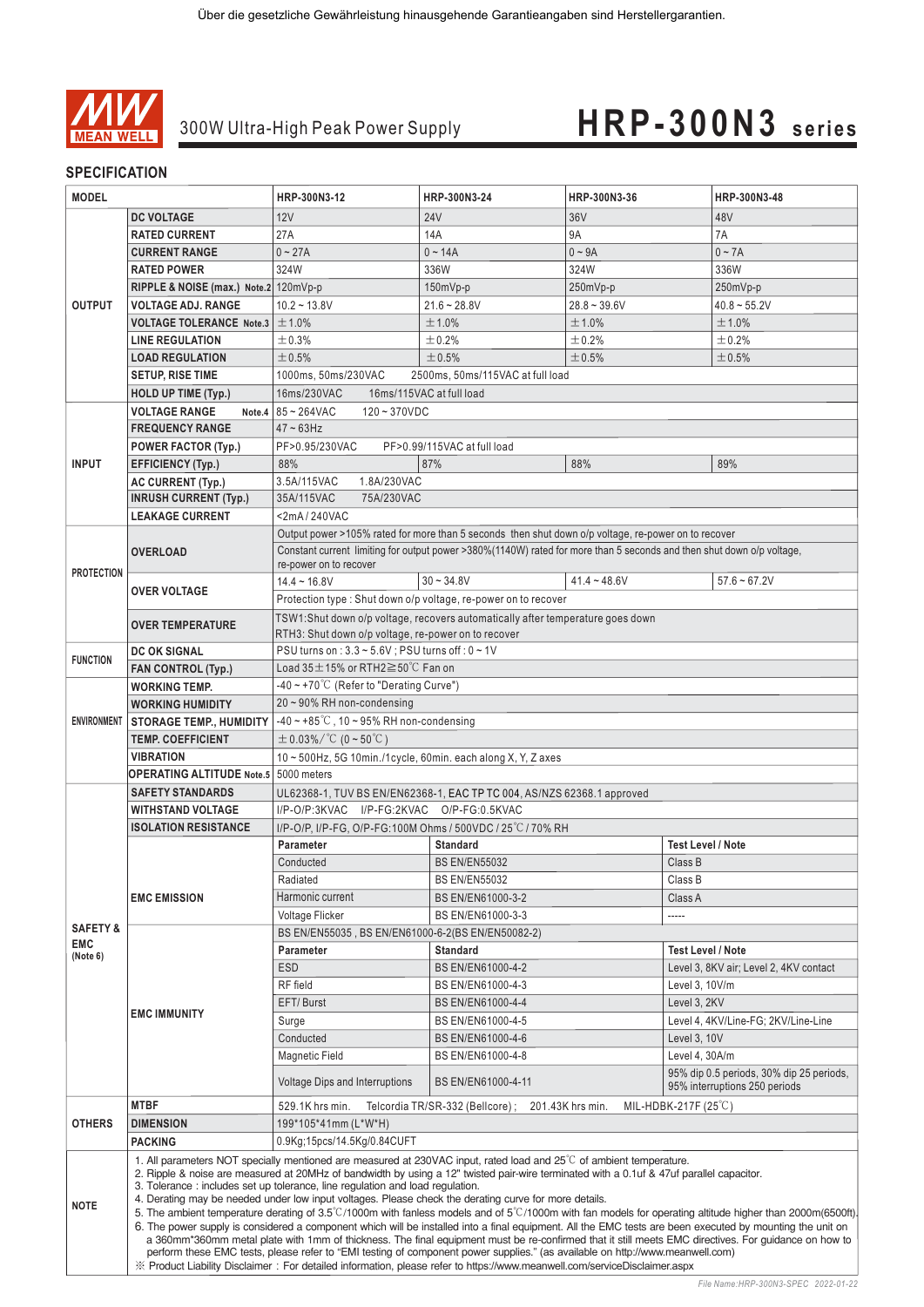

## 300W Ultra-High Peak Power Supply

# **HRP-300N3 series**

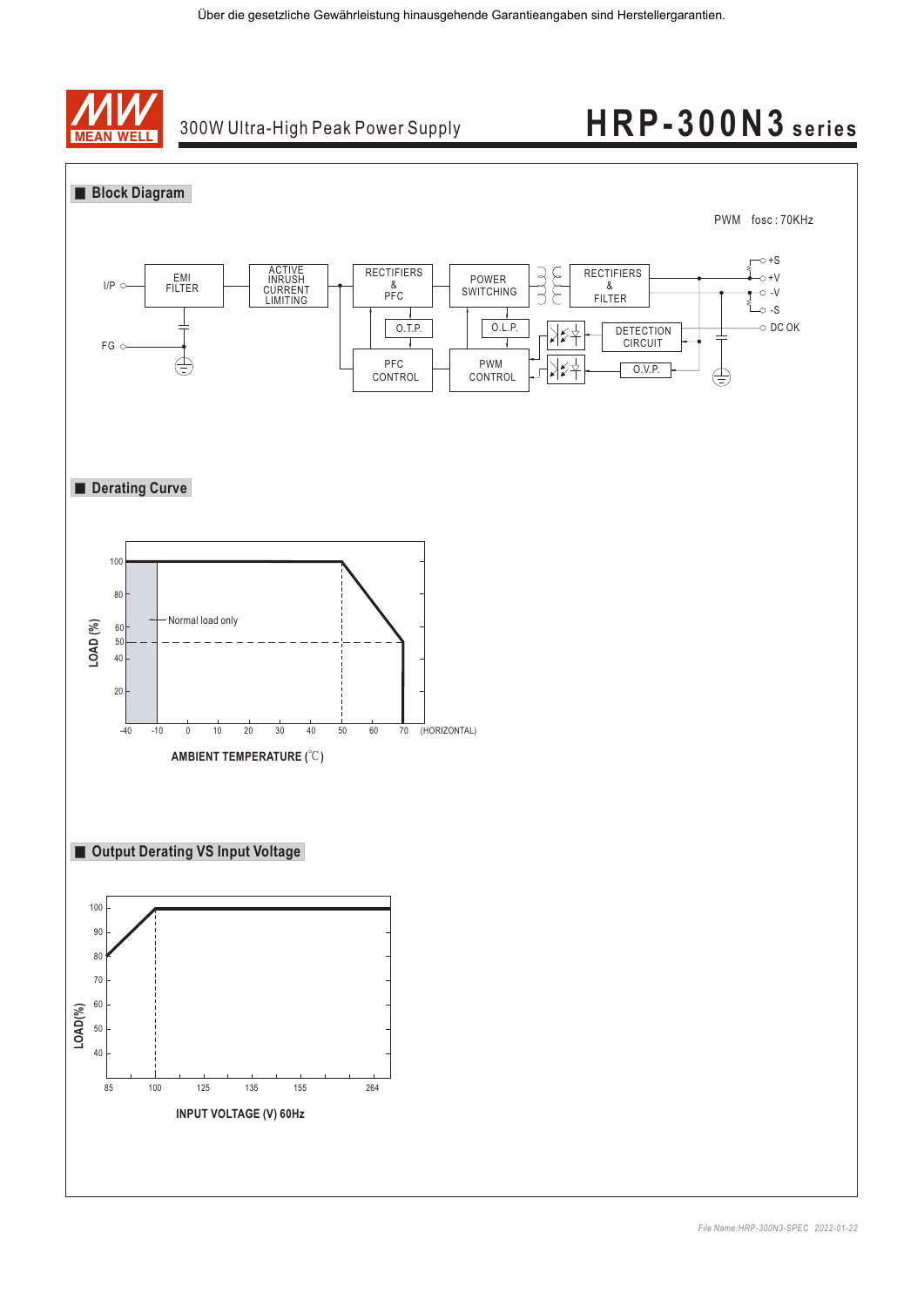

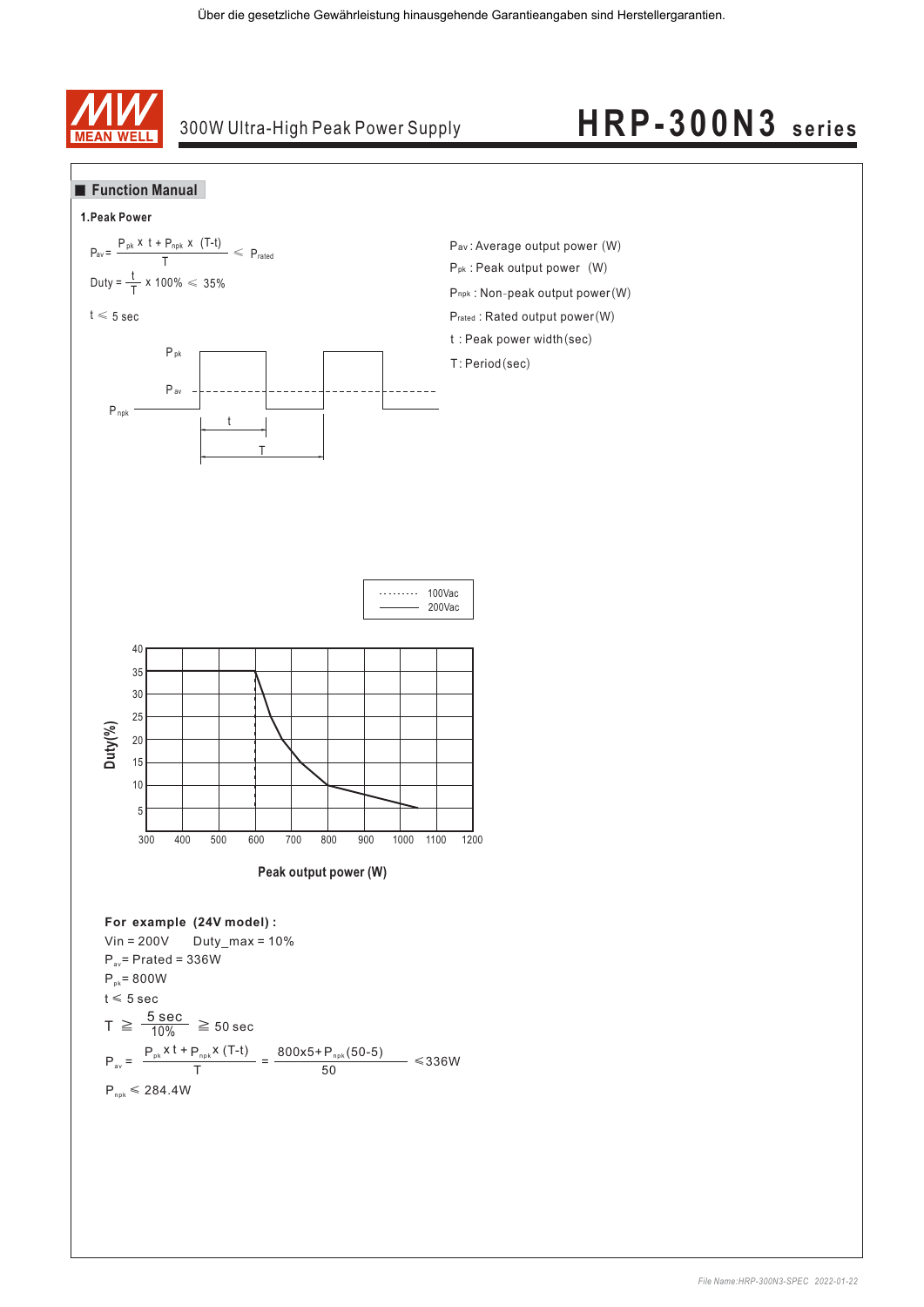

#### **2.Remote Sense**

The remote sensing compensates voltage drop on the load wiring up to 0.5V.







#### **3.DC-OK Signal**

DC-OK signal is a TTL level signal. High when PSU turns on.

| Between DC-OK(pin3) and GND(pin5) Output Status |     |  |  |
|-------------------------------------------------|-----|--|--|
| $3.3 - 5.6V$                                    | ΩN  |  |  |
| $0 - 1V$                                        | ∩FF |  |  |





Fig 2.1